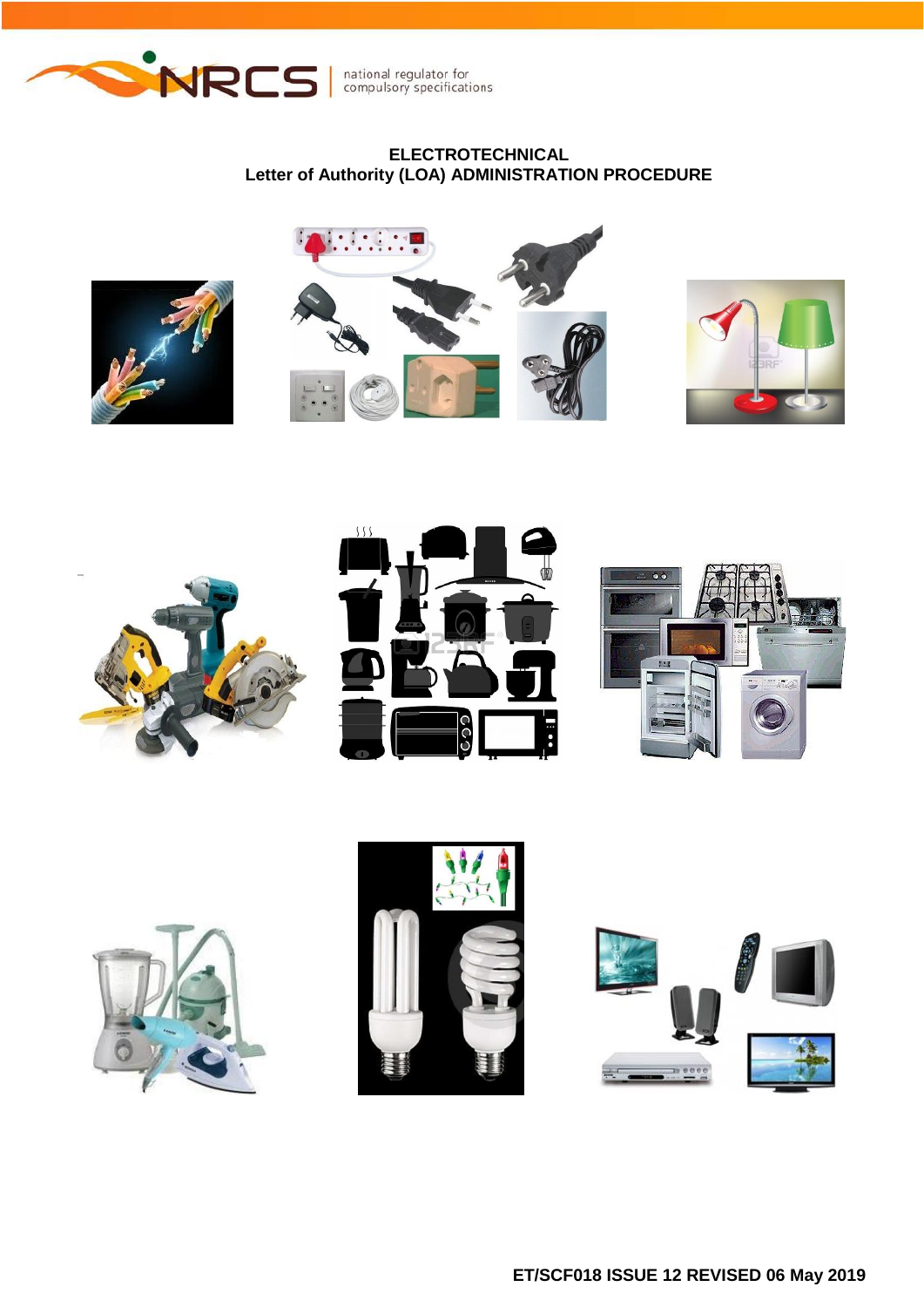

# **LETTER OF AUTHORITY (LOA) PROCESS**

#### **1. Background:**

Government Notice R 89 dated 6 February 2009 published in Government Gazette 31844 introduced compulsory safety standards for electrical and electronic apparatus. Government Notices R.1164 and R.1165 dated 15 August 2003 published in Government Gazette 25306 introduced the new requirements for low and medium voltage electric cables. Government Notice 1010 dated 21 October 2005 in Government Gazette 28122 introduced compulsory safety standards for incandescent lamps. Government Notice R 90 dated 6 February 2009 published in Government Gazette 31844 introduced compulsory safety standards for lamp control gear. Government Notice R.348 dated 7 May 2010 published in Government Gazette 33152 introduced compulsory safety standards for compact fluorescent lamps. Government Notice No. 944 dated 28 November 2014 published in Government Gazette 38232 introduced compulsory energy efficiency and labelling standards for electrical and electronic apparatus. To standardize with International Standards, the standards adopted were the International Electrotechnical Commission's (IEC) Standards.

LOA's are required by all manufacturers and importers of commodities that fall under the scope of the above compulsory specifications (VCs) prior, to the importation and sale of the product. This LOA will only be issued after the successful evaluation of the proof of compliance submitted. A memorandum of agreement between SARS (Customs & Excise) and NRCS also ensures stringent import control, such that no importer will be granted market entry into South Africa for commodities that fall under the scope of the relevant compulsory specifications unless they are in possession of an original valid LOA for the specific commodities.

- **1.1 VC 8055**: Compulsory Specification (VC) for the safety of electrical and electronic apparatus. The following are examples of standards that are covered by this:
	- a. **SANS IEC 60335**: Safety of household appliances, eg. kettles, irons, stoves, refrigerators, commercial catering equipment, etc.
	- b. **SANS IEC 60065**: Safety of audio-visual equipment and similar electronic apparatus, eg. TV's, music systems, DVD players, radios, etc.
	- c. **SANS IEC 61029:** Safety of transportable motor-operated electrical tools, eg. circular saws, grinders, etc.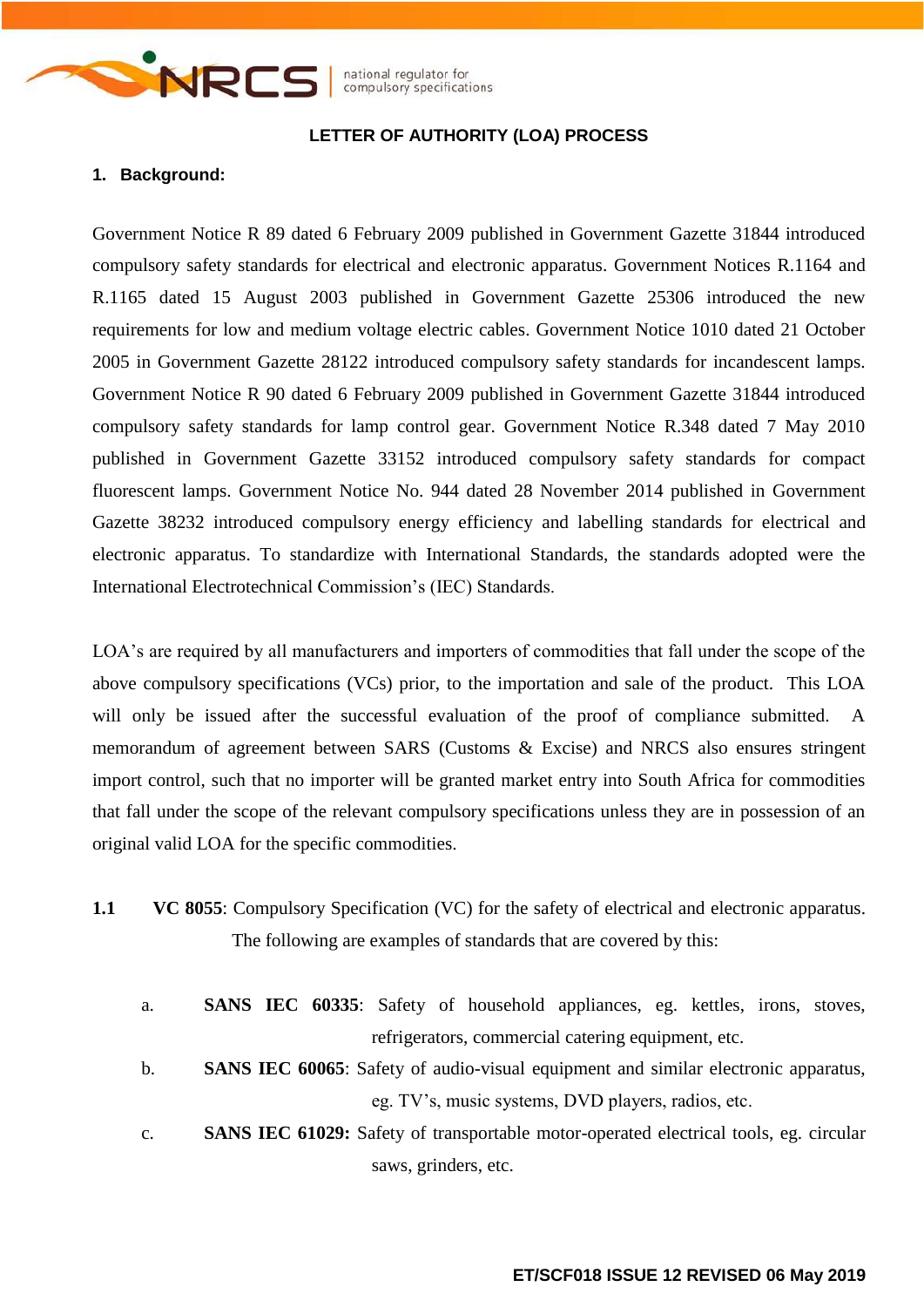

- d. **SANS IEC 60598:** Safety of general purpose and fixed luminaries including power factor of SANS 475 (Performance requirements).
- e. **SANS IEC 60745:** Safety of hand-held motor-operated tools, e.g. drills, sanders, etc.
- f. **SANS IEC 60950:** Safety of information technology equipment and related equipment, e.g. computers, printers, copiers, etc.
- g. **SANS IEC 61010:** Safety requirements for electrical equipment for measurement, control and laboratory use.
- h. **SANS IEC 61558:** Safety requirements for power transformers, power supplies, reactors and similar products.
- **1.2 VC 8003:** Compulsory Specification for switches for fixed installations.
- **1.3 VC 8006:** Compulsory Specification for the safety of flexible cords for electrical appliances.
- **1.4 VC 8008:** Compulsory Specification for the safety of plugs, socket outlets and socket outlet adaptors.
- **1.5 VC 8011:** Compulsory Specification for lampholders.
- **1.6 VC 8029:** Compulsory specification for cord sets and cord extension sets.
- **1.7 VC 8036:** Compulsory specification for circuit-breakers.
- **1.8 VC 8039:** Compulsory specification for the safety of starters for tubular fluorescent lamps.
- **1.9 VC 8043:** Compulsory Specification for the safety of incandescent lamps.
- **1.10 VC 8052:** Compulsory specification for the safety of manually operated switches for appliances.
- **1.11 VC 8075:** Compulsory Specification for the safety of electric cables with extruded solid dielectic Insulation for Fixed Installations (300/500V to 1900/3300V).
- **1.12 VC 8077:** Compulsory Specification for the safety of medium-voltage electrical cables.
- **1.13 VC 9006:** Compulsory specification for storage water heaters.
- **1.14 VC 9008:** Energy efficiency and labeling for electrical and electronic apparatus.
- **1.15 VC 9087:** Compulsory specification for lamp control gear.
- **1.16 VC 9091:** Compulsory specification for compact fluorescent lamps.

# **2. Company Registration**

Before the LOA's can be issued the importer or manufacturer of a product that falls within the scope of the compulsory specifications, the company must register with the Electrotechnical Division of NRCS by completing the attached Application for Registration form (ANNEX 2).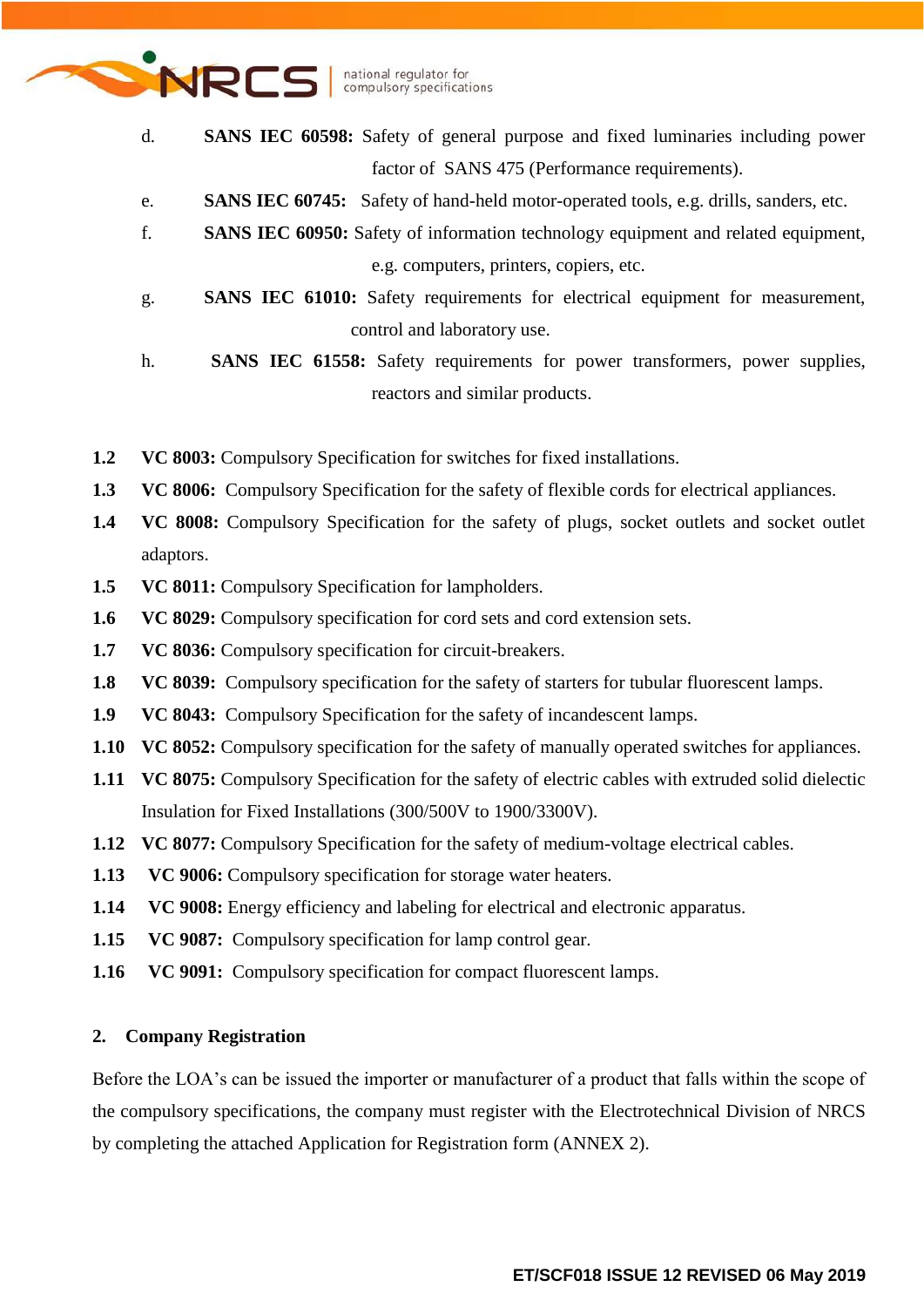

**This is required in order to obtain the importer's or manufacturer's details (this will also be used to establish credit worthiness) and must be re-submitted if any of the company's details have changed.**

*Note: Non-South African Companies must apply through South African agent.*

# **3. Application for a Letter of Authority**

**3.1** LOA Application form must be completed in full (including the check list) and submitted to the online CRM system. Visit [www.nrcs.org.za](http://www.nrcs.org.za/) website and follow the NRCS online link.

**Applicants can also download the NRCS Customer Portal Registration VIDEO on the following YouTube link:** [https://www.youtube.com/watch?v=JDZz9G4J08I,](https://www.youtube.com/watch?v=JDZz9G4J08I) for more information.

**3.2** The application form must be accompanied by all the necessary and complete documentation i.e. proof of payment, test report/s, declaration (where applicable), and any other documents as applicable and required by the NRCS.

> **Note**: Information completed on the application form must correspond with the test report information as NRCS will not be held responsible for the information omitted by the applicant.

**3.3** Once the application is received online, the LOA evaluation process will resume as shown in Annex 1.

# **4. Test report**

**4.1** The submission of a full safety and/or performance test report and any other test reports or documentation as required, indicating that the product complies with the relevant compulsory safety standard applicable to that product. The test report(s) must:

- a. Be from a laboratory accredited by a national accreditation body affiliated to the International Laboratory Accreditation Cooperation (ILAC) and/or be an IECEE CB Scheme member.
- b. Be in the **IEC format** or any other format acceptable to the NRCS and addresses all the clauses of the compulsory specifications including the relevant national deviations as set by South Africa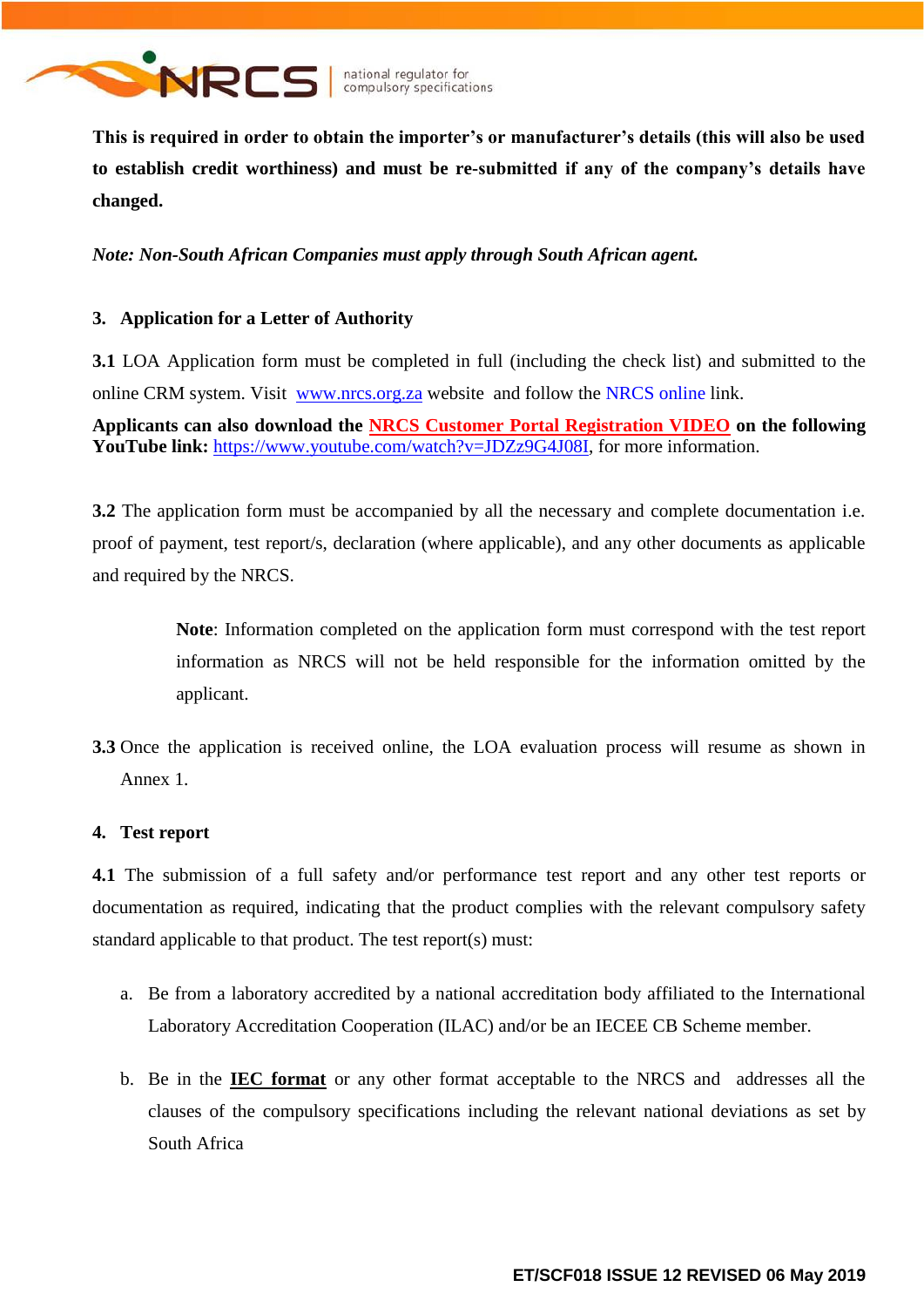

*Note : EN and other standards issued by different standardization bodies, will only be accepted if it is proven, in the form of a declaration report from an accredited conformity assessment body (laboratory), to be technically equivalent to the relevant South African National Standard. The applicant shall be responsible for obtaining such a declaration report.*

- c. Have photographs of the product as part of the report that will include at least the following:
	- i. Rating label/markings.
	- ii. Front view
	- iii. Rear view
	- iv. Internal view
	- v. Power supply cord and plug (including markings thereof)
- d. Be in English
- e. Contain all South African national differences, for example, the plug fitted must comply with the compulsory standard for South African plugs.

# **Note:**

- *For new applications, the full test report submitted must NOT be older than three years.*
- *For renewal application the full test report submitted must NOT be older than five years. Conformity of Production indicating that product design has not changed may be required for renewal-application.*
- f. Be evaluated to the current and latest version of the SANS/IEC standard.

# **5. Samples**

A representative sample of the product may be required for further evaluation. If it is not practical to conduct the evaluation of the sample at the NRCS premises it can, on an exceptional basis be arranged that this be done at the importer's or manufacturer's premises. Samples not collected within the period of three months, will be disposed.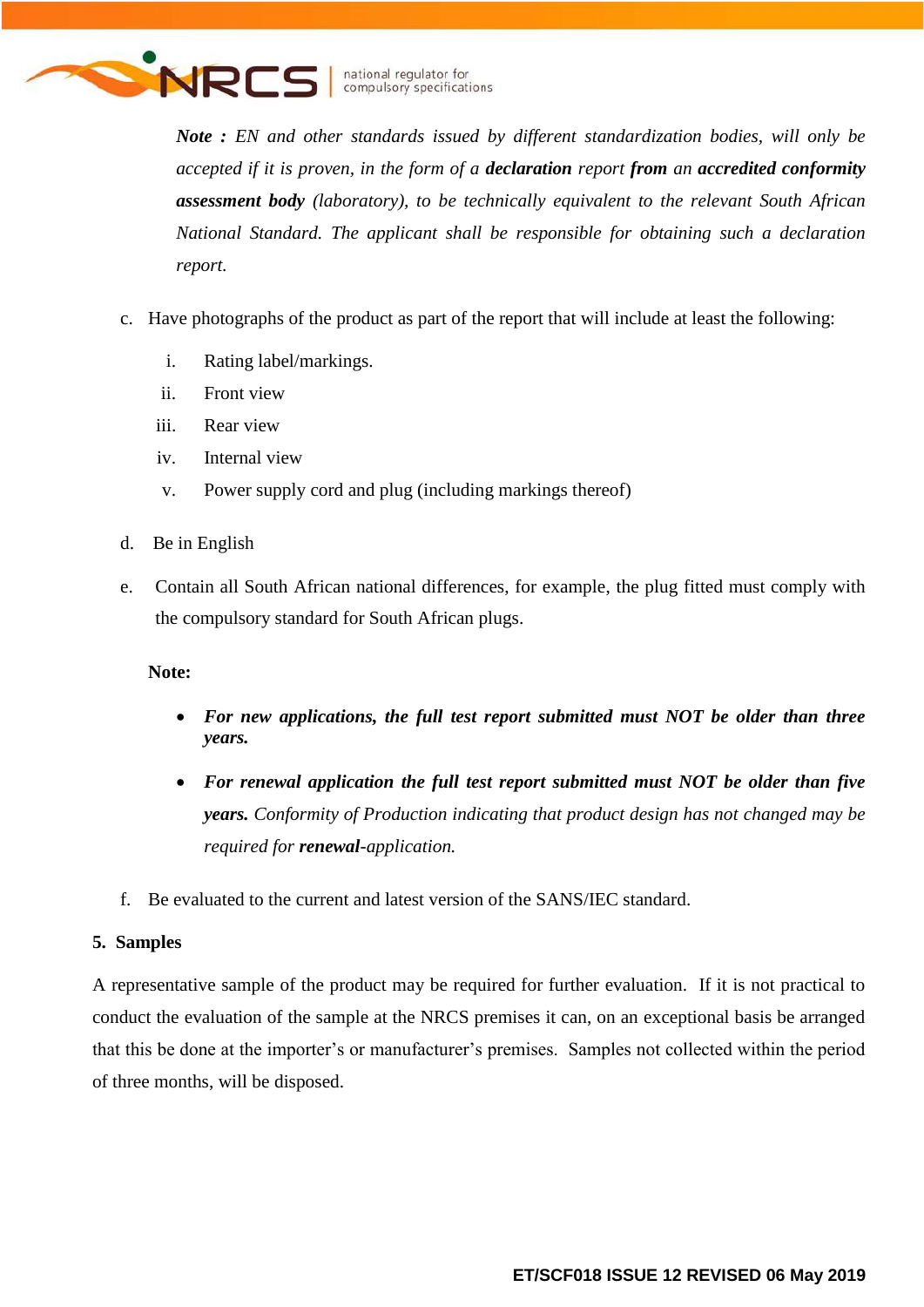

### **6. Declaration**

Should an application for an LOA be made for a product that has been tested and complies with the compulsory safety specification, but does not have the same brand/trade name or model number as shown on the test report, a declaration from an accredited test laboratory, indicating that the items are identical apart from the identification, will be required before the LOA will be issued. The reasons for the brand/trade names or model numbers being different could for example be because a unique identification for a particular client is required or because a new model number is required because of cosmetic changes from the originally tested model. **Note: declaration from the manufacturer will not be accepted by the NRCS.**

### **7. Payments and Costs**

A non-refundable fee of R2045.55 (VAT exempted) per application is payable prior to the evaluation of the application, irrespective of the outcome of the evaluation (approval or rejection).

LOA application fee Safety only  $=$  R2045.55 Vat Exempted.

LOA application energy efficiency  $=$  R2045.55 Vat Exempted.

LOA application both safety and energy efficiency  $=$  R4091.10 Vat exempted.

No application will be considered prior to monies owed to the NRCS being settled in full.

**Note**: Payment is required with each application; however, the provision of an order number with the application is acceptable from those companies previously registered (and with credit accounts with this department). Also, no further LOA's will be issued to any company that has a debtor's profile greater than 60 days and levy payment profile of greater than 60 days. LOA's for which payment has not been received within 60 days, will be revoked

### **8. Validity period of an LOA**

LOA's are valid for a period of 3 years. If after expiry of the LOA, the product is still going to be imported or manufactured (sold), it will be necessary to apply for a renewal of the LOA for the product.

**Note:** Renewal of LOA's will be treated as a new application, meaning test report and application form must be submitted.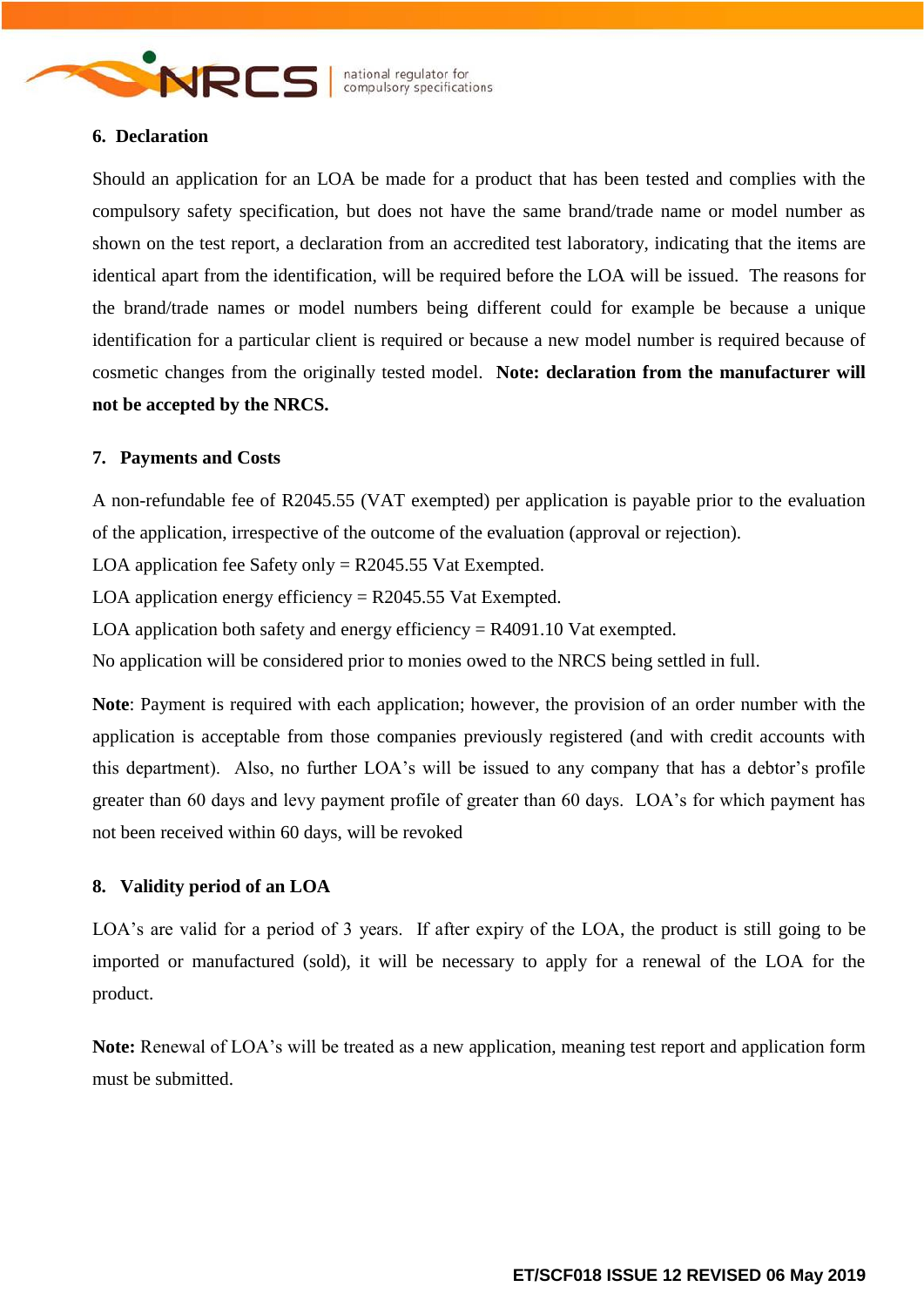

### **9. LOA evaluation process**

The evaluation of the LOA application will under normal circumstances, take up to 120 working days from the date of registration. If the application is approved, an LOA will be issued. Should during the evaluation process, findings (non-compliances) arise, those findings will be sent to the client to clear within a period of 30 days. Should the client fail to clear the findings within the stipulated time, the application will be terminated, invoiced and a rejection letter will be issued to the client.

LOAs will be available for collection from the Coordinator or will be posted to those companies requesting such. Those not collected after 3 months will be posted. Note: It is advisable to check with the Coordinator to establish the status prior to collection.

## **10. Retraction/Suspension/Withdrawal/Revoking of LOA's**

### **10.1 Suspension of LOA's**

The following conditions shall lead to an issued Letter of Authority being suspended for a period determined by the Electrotechnical Department:

- a. If the surveillance shows non-conformity with the requirements of the relevant specification; and
- b. If the LOA has been improperly used, e.g. misleading publications or advertisements and any other improper use of the LOA.

### **10.2 Retraction/Withdrawal/Revoking of LOA's**

The following conditions shall warrant the immediate retraction/withdrawal/revoking of a Letter of Authority issued by the Electrotechnical Department

- a. If the surveillance shows non-conformance;
- b. If the LOA holder fails to comply with due settlement of financial obligations, e.g. services fees & levy;
- c. If inadequate measures are taken by the LOA holder in cases of a suspension;
- d. If the LOA holder does not wish to prolong the LOA due to e.g. product discontinuity, business closure, etc.;
- e. If the relevant specification has been amended in such a way that all products falling under that particular specification have to be modified, re-tested and re-certified; and
- f. If the LOA holder contravenes in a serious manner as deemed by the Electrotechnical Department, any requirement or use of the LOA.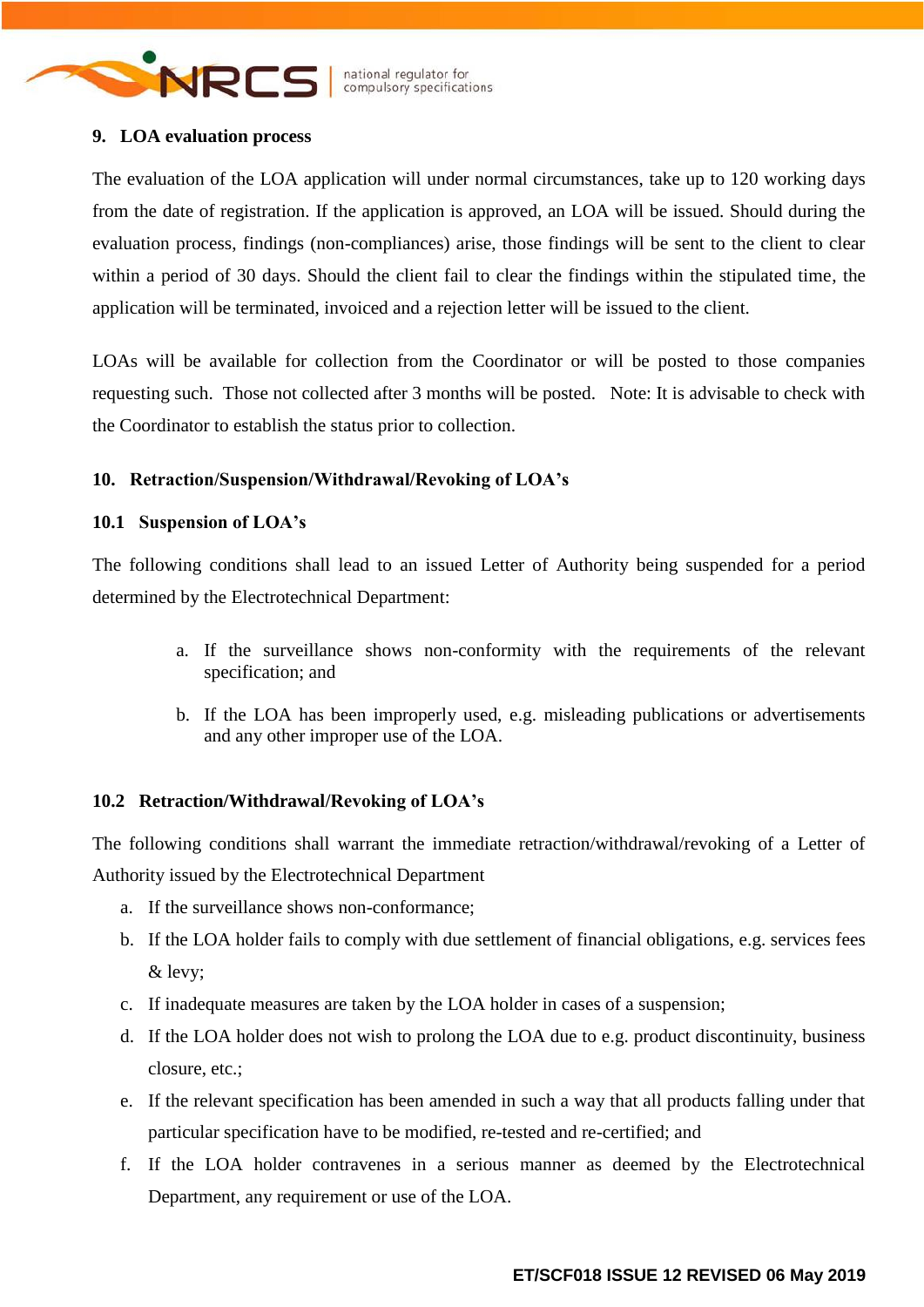

# **11. Contact details (ENQUIRIES)**

| <b>Designation</b>       | <b>Name</b>         | e-mail                       | <b>Telephone</b>  |  |  |
|--------------------------|---------------------|------------------------------|-------------------|--|--|
| <b>Manager Approvals</b> | Stephina Teffo      | Stephina.Teffo@nrcs.org.za   | $+27$ 12 482 8893 |  |  |
| Admin co-ordinator       | Mmakopano Ndlovu    | Mmakopano.Ndlovu@nrcs.org.za | $+27$ 12 482 8839 |  |  |
|                          | Elsabe Kok          | Elsabe.Kok@nrcs.org.za       | $+27$ 12 482 8755 |  |  |
| <b>Regional offices</b>  |                     |                              |                   |  |  |
| Western Cape             | Patsy Andrews       | Patsy.Andrews@nrcs.org.za    | $+27215263400$    |  |  |
| Eastern cape             | <b>Steven Titus</b> | Steven. Titus@nrcs.org.za    | $+27413986900$    |  |  |
| KwaZulu Natal            | Thembeka Msomi      | Thembeka.Msomi@nrcs.org.za   | $+27315336710$    |  |  |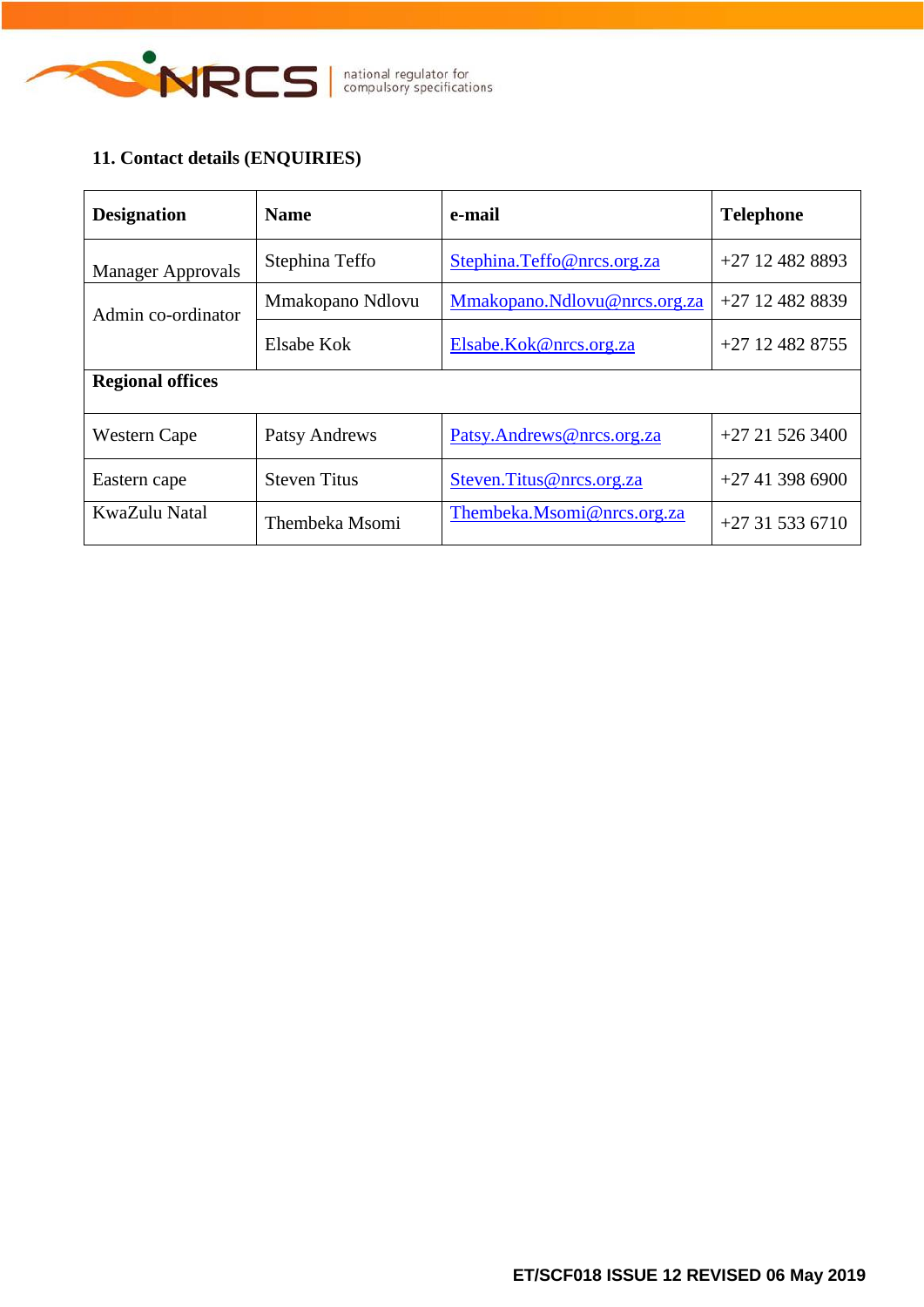

# **LOA APPLICATION FORM**

| Please select/ tick $(v)$                                                                                                                                                                             |                         |  |                                                        |           | <b>SAFETY LOA</b><br><b>ENERGY EFFICIENCY LOA</b> |                     |                                           |                        |  |         |                        |  |         |                                    |  |                                       |                       |  |  |  |
|-------------------------------------------------------------------------------------------------------------------------------------------------------------------------------------------------------|-------------------------|--|--------------------------------------------------------|-----------|---------------------------------------------------|---------------------|-------------------------------------------|------------------------|--|---------|------------------------|--|---------|------------------------------------|--|---------------------------------------|-----------------------|--|--|--|
| <b>APPLICATION NO.: (for office</b><br>use)                                                                                                                                                           |                         |  |                                                        |           |                                                   |                     | <b>DATA BASE NO.: (for</b><br>office use) |                        |  |         |                        |  |         |                                    |  |                                       |                       |  |  |  |
| <b>Important information</b>                                                                                                                                                                          |                         |  |                                                        |           |                                                   |                     |                                           |                        |  |         |                        |  |         |                                    |  |                                       |                       |  |  |  |
| 1. All information on this document is confidential and will be treated as such by the NRCS.                                                                                                          |                         |  |                                                        |           |                                                   |                     |                                           |                        |  |         |                        |  |         |                                    |  |                                       |                       |  |  |  |
| 2. Please ensure that all information in this document is correct.                                                                                                                                    |                         |  |                                                        |           |                                                   |                     |                                           |                        |  |         |                        |  |         |                                    |  |                                       |                       |  |  |  |
| 3. The NRCS will not be held responsible for any omission made by the applicant.<br>4. All fields are compulsory and must be filled in accordingly, otherwise the application will not be considered. |                         |  |                                                        |           |                                                   |                     |                                           |                        |  |         |                        |  |         |                                    |  |                                       |                       |  |  |  |
| 5. A non-refundable application fee of R2045.55 (VAT exempted) is payable before any LOA application can be considered.                                                                               |                         |  |                                                        |           |                                                   |                     |                                           |                        |  |         |                        |  |         |                                    |  |                                       |                       |  |  |  |
| Select/Tick (√) the VC you are applying for (see LOA procedure).                                                                                                                                      |                         |  |                                                        |           |                                                   |                     |                                           |                        |  |         |                        |  |         |                                    |  |                                       |                       |  |  |  |
| <b>VC 8006</b>                                                                                                                                                                                        | <b>VC 8008</b>          |  |                                                        |           | VC 8029                                           |                     |                                           | <b>VC 8039</b>         |  |         | <b>VC 8043</b>         |  |         | <b>VC 8052</b>                     |  |                                       | $\overline{V}$ C 8055 |  |  |  |
| <b>VC 8075</b>                                                                                                                                                                                        | <b>VC 8077</b>          |  |                                                        |           | <b>VC 9091</b>                                    |                     |                                           | <b>VC 9087</b>         |  |         | <b>VC9008</b>          |  |         | If other specify:                  |  |                                       |                       |  |  |  |
| <b>A - Applicant Details:</b>                                                                                                                                                                         |                         |  |                                                        |           |                                                   |                     |                                           |                        |  |         |                        |  |         |                                    |  |                                       |                       |  |  |  |
| Company name:                                                                                                                                                                                         |                         |  |                                                        |           |                                                   |                     |                                           |                        |  |         |                        |  |         |                                    |  |                                       |                       |  |  |  |
| Trading as:                                                                                                                                                                                           |                         |  |                                                        |           |                                                   |                     |                                           |                        |  |         |                        |  |         |                                    |  |                                       |                       |  |  |  |
| Select/Tick (v)                                                                                                                                                                                       |                         |  |                                                        |           |                                                   | <b>Manufacturer</b> |                                           |                        |  |         |                        |  |         | Importer                           |  |                                       |                       |  |  |  |
| Address:                                                                                                                                                                                              |                         |  |                                                        |           |                                                   |                     |                                           |                        |  |         |                        |  |         |                                    |  |                                       |                       |  |  |  |
| Tel:                                                                                                                                                                                                  |                         |  |                                                        |           |                                                   |                     | Fax:                                      |                        |  |         |                        |  | e-mail: |                                    |  |                                       |                       |  |  |  |
| Contact person:                                                                                                                                                                                       |                         |  |                                                        |           |                                                   |                     |                                           |                        |  |         |                        |  |         |                                    |  |                                       |                       |  |  |  |
| B - Submitter/Agent Details (fill if different from applicant details):                                                                                                                               |                         |  |                                                        |           |                                                   |                     |                                           |                        |  |         |                        |  |         |                                    |  |                                       |                       |  |  |  |
| Company name:                                                                                                                                                                                         |                         |  |                                                        |           |                                                   |                     |                                           |                        |  |         |                        |  |         |                                    |  |                                       |                       |  |  |  |
| Trading as:                                                                                                                                                                                           |                         |  |                                                        |           |                                                   |                     |                                           |                        |  |         |                        |  |         |                                    |  |                                       |                       |  |  |  |
| Address:                                                                                                                                                                                              |                         |  |                                                        |           |                                                   |                     |                                           |                        |  |         |                        |  |         |                                    |  |                                       |                       |  |  |  |
| Tel:                                                                                                                                                                                                  |                         |  |                                                        | Fax:      |                                                   |                     |                                           |                        |  | e-mail: |                        |  |         |                                    |  |                                       |                       |  |  |  |
| Contact person:                                                                                                                                                                                       |                         |  |                                                        |           |                                                   |                     |                                           |                        |  |         |                        |  |         |                                    |  |                                       |                       |  |  |  |
| <b>C- Application and payment</b>                                                                                                                                                                     |                         |  |                                                        |           |                                                   |                     |                                           |                        |  |         |                        |  |         |                                    |  |                                       |                       |  |  |  |
| <b>NEW APPLICATION</b>                                                                                                                                                                                |                         |  | IF RENEWAL INDICATE PREVIOUS LOA NO:<br><b>RENEWAL</b> |           |                                                   |                     |                                           |                        |  |         |                        |  |         |                                    |  |                                       |                       |  |  |  |
| NRCS account:<br>YES                                                                                                                                                                                  |                         |  |                                                        | <b>NO</b> |                                                   | Order no.:          |                                           |                        |  |         |                        |  |         | attached                           |  | if NO complete NRCS registration form |                       |  |  |  |
| Method of payment: EFT                                                                                                                                                                                |                         |  |                                                        | Invoice   |                                                   |                     |                                           | direct bank deposit    |  |         |                        |  |         |                                    |  |                                       |                       |  |  |  |
| <b>Bank Name: ABSA</b>                                                                                                                                                                                | Account no.: 4072161682 |  |                                                        |           |                                                   |                     |                                           | Swift code: ABSA ZA.JJ |  |         | <b>IBAN No: 630025</b> |  |         | Branch name/code: Brooklyn/ 335345 |  |                                       |                       |  |  |  |
| <b>D- Product information</b> (As indicated in the test report)                                                                                                                                       |                         |  |                                                        |           |                                                   |                     |                                           |                        |  |         |                        |  |         |                                    |  |                                       |                       |  |  |  |
| Product description                                                                                                                                                                                   |                         |  |                                                        |           |                                                   |                     |                                           |                        |  |         |                        |  |         |                                    |  |                                       |                       |  |  |  |
| Manufacturer                                                                                                                                                                                          |                         |  |                                                        |           |                                                   |                     |                                           |                        |  |         |                        |  |         |                                    |  |                                       |                       |  |  |  |
| Trade/brand name                                                                                                                                                                                      |                         |  |                                                        |           |                                                   |                     |                                           |                        |  |         |                        |  |         |                                    |  |                                       |                       |  |  |  |
| Model/type                                                                                                                                                                                            |                         |  |                                                        |           |                                                   |                     |                                           |                        |  |         |                        |  |         |                                    |  |                                       |                       |  |  |  |
| Variation of models applied for:                                                                                                                                                                      |                         |  |                                                        |           |                                                   |                     |                                           |                        |  |         |                        |  |         |                                    |  |                                       |                       |  |  |  |
|                                                                                                                                                                                                       |                         |  |                                                        |           |                                                   |                     |                                           |                        |  |         |                        |  |         |                                    |  |                                       |                       |  |  |  |
|                                                                                                                                                                                                       |                         |  |                                                        |           |                                                   |                     |                                           |                        |  |         |                        |  |         |                                    |  |                                       |                       |  |  |  |
| Country of origin                                                                                                                                                                                     |                         |  |                                                        |           |                                                   |                     |                                           |                        |  |         |                        |  |         |                                    |  |                                       |                       |  |  |  |
| Address where products are/will                                                                                                                                                                       |                         |  |                                                        |           |                                                   |                     |                                           |                        |  |         |                        |  |         |                                    |  |                                       |                       |  |  |  |
| be kept (Point of distribution)                                                                                                                                                                       |                         |  |                                                        |           |                                                   |                     |                                           |                        |  |         |                        |  |         |                                    |  |                                       |                       |  |  |  |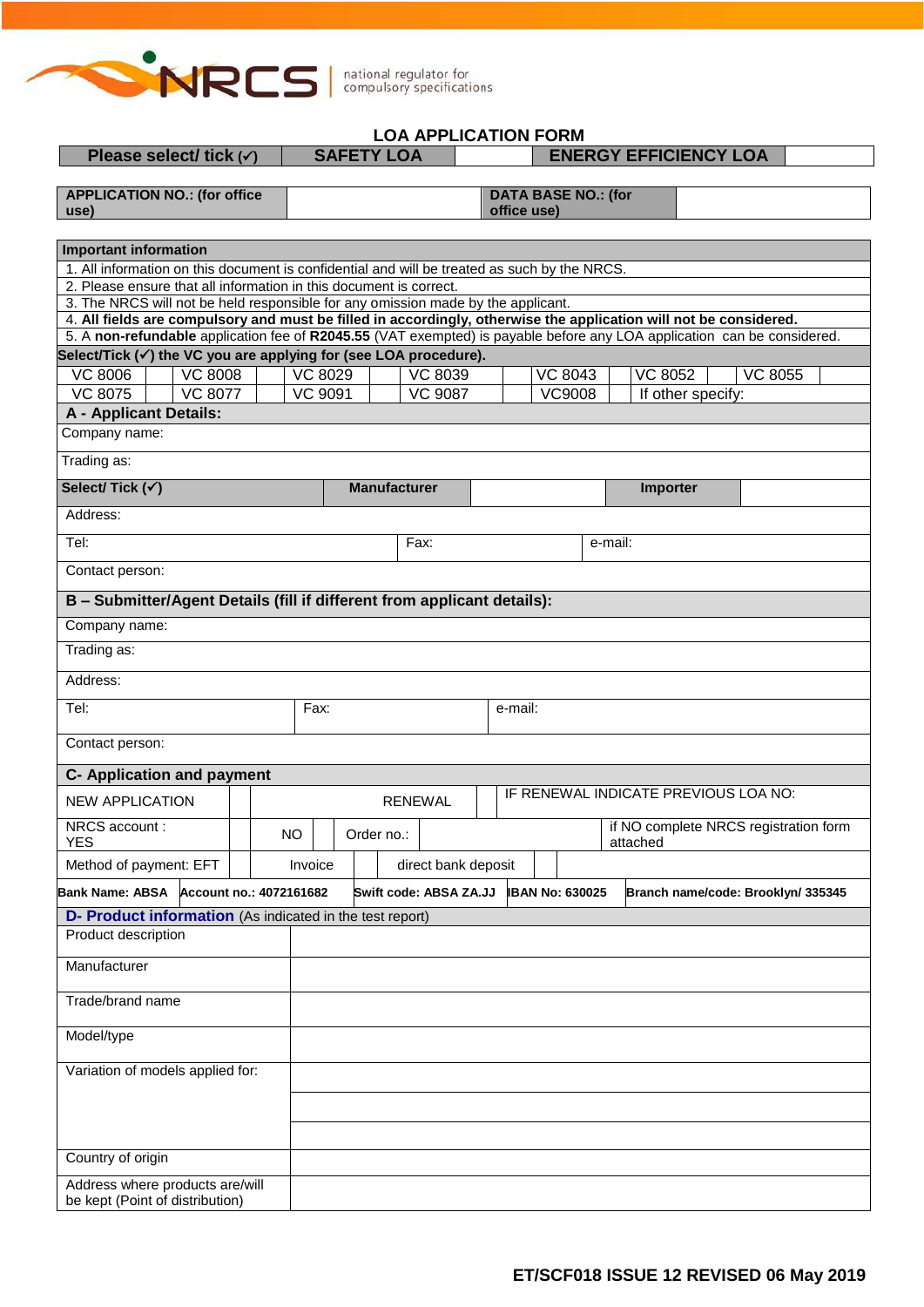

|                                                                                                                                 | <b>SARS Tariff code</b>                                                                                                           |  |  |           |  |           |  |  |           |  |                     |  |  |  |                                                            |  |
|---------------------------------------------------------------------------------------------------------------------------------|-----------------------------------------------------------------------------------------------------------------------------------|--|--|-----------|--|-----------|--|--|-----------|--|---------------------|--|--|--|------------------------------------------------------------|--|
|                                                                                                                                 | <b>E</b> - Technical information                                                                                                  |  |  |           |  |           |  |  |           |  |                     |  |  |  |                                                            |  |
|                                                                                                                                 | Specify applicable standard/s                                                                                                     |  |  |           |  |           |  |  |           |  |                     |  |  |  |                                                            |  |
|                                                                                                                                 | F - Test report information                                                                                                       |  |  |           |  |           |  |  |           |  |                     |  |  |  |                                                            |  |
|                                                                                                                                 | Name of test Lab                                                                                                                  |  |  |           |  |           |  |  |           |  |                     |  |  |  |                                                            |  |
|                                                                                                                                 | Test report no:                                                                                                                   |  |  |           |  |           |  |  |           |  |                     |  |  |  |                                                            |  |
|                                                                                                                                 | Date of issue:                                                                                                                    |  |  |           |  |           |  |  |           |  |                     |  |  |  |                                                            |  |
|                                                                                                                                 | <b>IEC</b><br><b>SANS</b><br>Test report type:<br>if other specify:                                                               |  |  |           |  |           |  |  |           |  |                     |  |  |  |                                                            |  |
|                                                                                                                                 | Declaration if other: YES                                                                                                         |  |  | <b>NO</b> |  |           |  |  |           |  |                     |  |  |  |                                                            |  |
|                                                                                                                                 | Does the test report have photographs: YES                                                                                        |  |  |           |  |           |  |  | <b>NO</b> |  |                     |  |  |  |                                                            |  |
|                                                                                                                                 | CB certificate if applicable YES                                                                                                  |  |  |           |  | <b>NO</b> |  |  |           |  | Certificate number: |  |  |  |                                                            |  |
|                                                                                                                                 | Issued by (NCB issuing):                                                                                                          |  |  |           |  |           |  |  |           |  |                     |  |  |  |                                                            |  |
|                                                                                                                                 | <b>G</b> - Levy Information (Applicant)                                                                                           |  |  |           |  |           |  |  |           |  |                     |  |  |  |                                                            |  |
|                                                                                                                                 | Are you a registered levy payer?: YES                                                                                             |  |  |           |  | NO.       |  |  |           |  |                     |  |  |  | If no, fill in the attached levy registration form ANNEX 2 |  |
|                                                                                                                                 | 1. Levies up to date: YES                                                                                                         |  |  | <b>NO</b> |  |           |  |  |           |  |                     |  |  |  |                                                            |  |
|                                                                                                                                 | 2. Period paid for:                                                                                                               |  |  | Jan-Jun   |  |           |  |  | Jul-Dec   |  |                     |  |  |  |                                                            |  |
| 3. Date of last payment:                                                                                                        |                                                                                                                                   |  |  |           |  |           |  |  |           |  |                     |  |  |  |                                                            |  |
| 4. Levy (HEF) number :<br><b>Invoive Number:</b>                                                                                |                                                                                                                                   |  |  |           |  |           |  |  |           |  |                     |  |  |  |                                                            |  |
| H - Checklist<br><b>YES</b><br><b>NO</b>                                                                                        |                                                                                                                                   |  |  |           |  |           |  |  |           |  |                     |  |  |  |                                                            |  |
| 1                                                                                                                               | Application form matches with the test report                                                                                     |  |  |           |  |           |  |  |           |  |                     |  |  |  |                                                            |  |
| $\overline{2}$                                                                                                                  | Full test report                                                                                                                  |  |  |           |  |           |  |  |           |  |                     |  |  |  |                                                            |  |
| $\ensuremath{\mathsf{3}}$                                                                                                       | Test report from accredited testing facility                                                                                      |  |  |           |  |           |  |  |           |  |                     |  |  |  |                                                            |  |
| $\overline{\mathbf{4}}$                                                                                                         | Standard used correct and latest                                                                                                  |  |  |           |  |           |  |  |           |  |                     |  |  |  |                                                            |  |
| 5<br>Test report authorized                                                                                                     |                                                                                                                                   |  |  |           |  |           |  |  |           |  |                     |  |  |  |                                                            |  |
| Test report less than 36 months for new app and less than 60 months for renewal<br>6                                            |                                                                                                                                   |  |  |           |  |           |  |  |           |  |                     |  |  |  |                                                            |  |
| $\overline{7}$<br>South African deviation plug complied with if applicable                                                      |                                                                                                                                   |  |  |           |  |           |  |  |           |  |                     |  |  |  |                                                            |  |
| Photographs of the product forming part of the test report meeting all requirements<br>8<br>I - Findings/non-compliances        |                                                                                                                                   |  |  |           |  |           |  |  |           |  |                     |  |  |  |                                                            |  |
|                                                                                                                                 | 1. All the findings/non-compliances should have been closed in totality within a period of 30 days from the date forwarded to the |  |  |           |  |           |  |  |           |  |                     |  |  |  |                                                            |  |
|                                                                                                                                 | applicant                                                                                                                         |  |  |           |  |           |  |  |           |  |                     |  |  |  |                                                            |  |
| 2. Failure to close the finding(s) within the above stipulated period will result in automatic termination of the application.  |                                                                                                                                   |  |  |           |  |           |  |  |           |  |                     |  |  |  |                                                            |  |
| 3. Once the application is terminated, the client will have to reapply and the application process will start anew and thus the |                                                                                                                                   |  |  |           |  |           |  |  |           |  |                     |  |  |  |                                                            |  |
|                                                                                                                                 | application will handled as a new application                                                                                     |  |  |           |  |           |  |  |           |  |                     |  |  |  |                                                            |  |

#### *Declaration*

I (full name/s and surname) \_\_\_\_\_\_\_\_\_\_\_\_\_\_\_\_\_\_\_\_\_\_\_\_\_\_\_\_\_\_\_\_\_\_, declare that all information supplied in this document is true and correct. I further declare that I understand and accept the conditions on this form and the approval process is carried out in line with section 5(2)(f) of the NRCS act together with the approval procedure of the NRCS . This application is for letter of authority and not for the SABS Mark and as such I will not use the SABS/NRCS wording or mark in any way on selling, packaging, displaying, offering for sale or advertising on the basis of the LOA issued by the NRCS. I accept the ruling of the regulator.

Signature: \_\_\_\_\_\_\_\_\_\_\_\_\_\_\_\_\_\_\_\_\_\_\_\_\_\_\_\_\_\_\_\_\_Date:

| <b>For office use only</b> |            |            |           |           |                  |             |          |            |  |  |  |
|----------------------------|------------|------------|-----------|-----------|------------------|-------------|----------|------------|--|--|--|
| Application completed in   | <b>YES</b> | Evaluated  | compliant | Not       | Date received    | Checked and | Approved | <b>Not</b> |  |  |  |
| full?                      | NO         | as :       |           | compliant |                  | approved:   |          | approved   |  |  |  |
| Application number:        |            | Date:      |           |           | Database number: | Name:       |          |            |  |  |  |
| Date of registration:      |            | Name:      |           |           | Date captured:   | Signature:  |          |            |  |  |  |
| Name:                      |            | Signature: |           |           | Name:            | Date:       |          |            |  |  |  |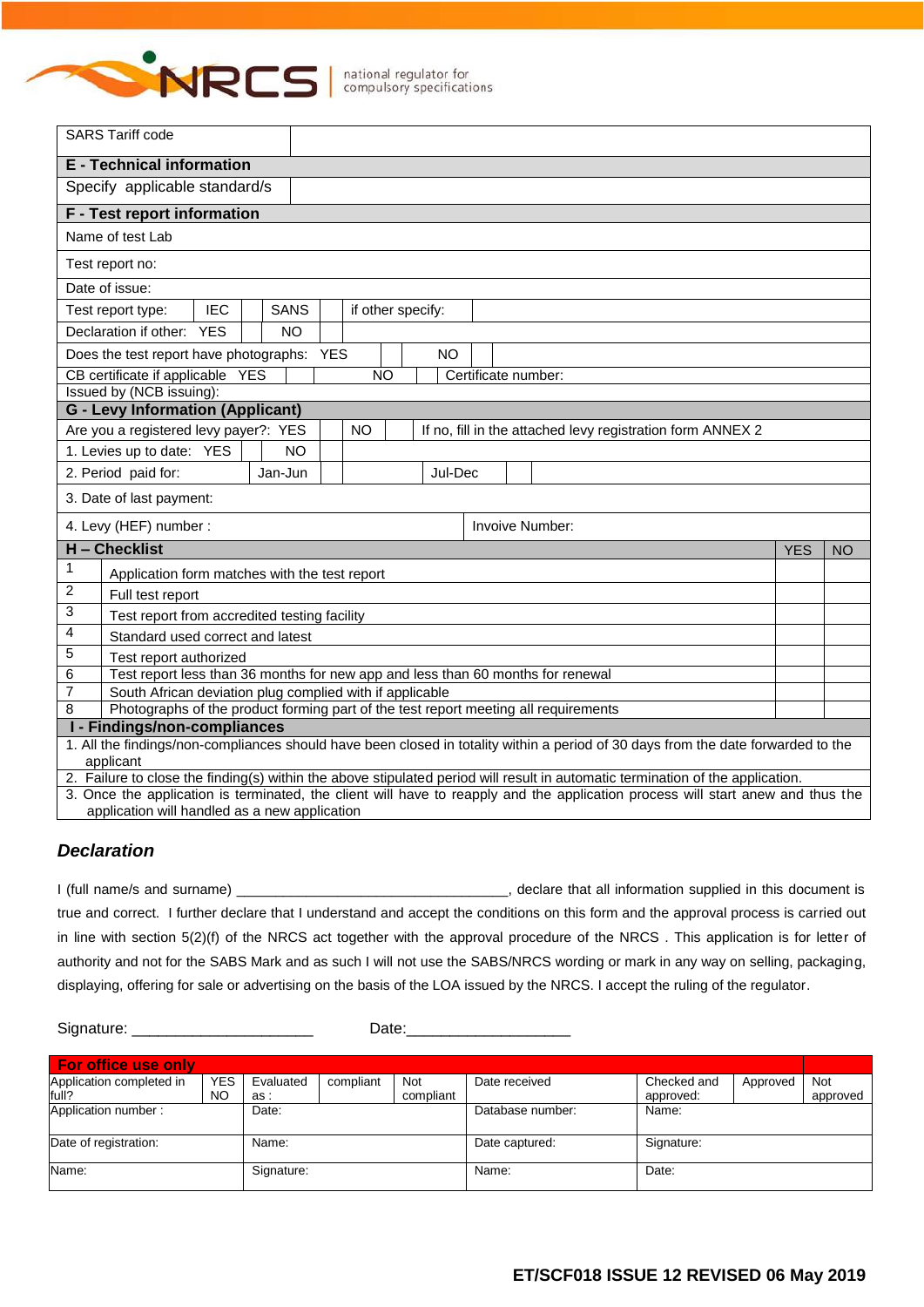

| Signature: | Signature: |  |
|------------|------------|--|
| Date:      |            |  |

ANNEX 1

#### **LOA application process flow**

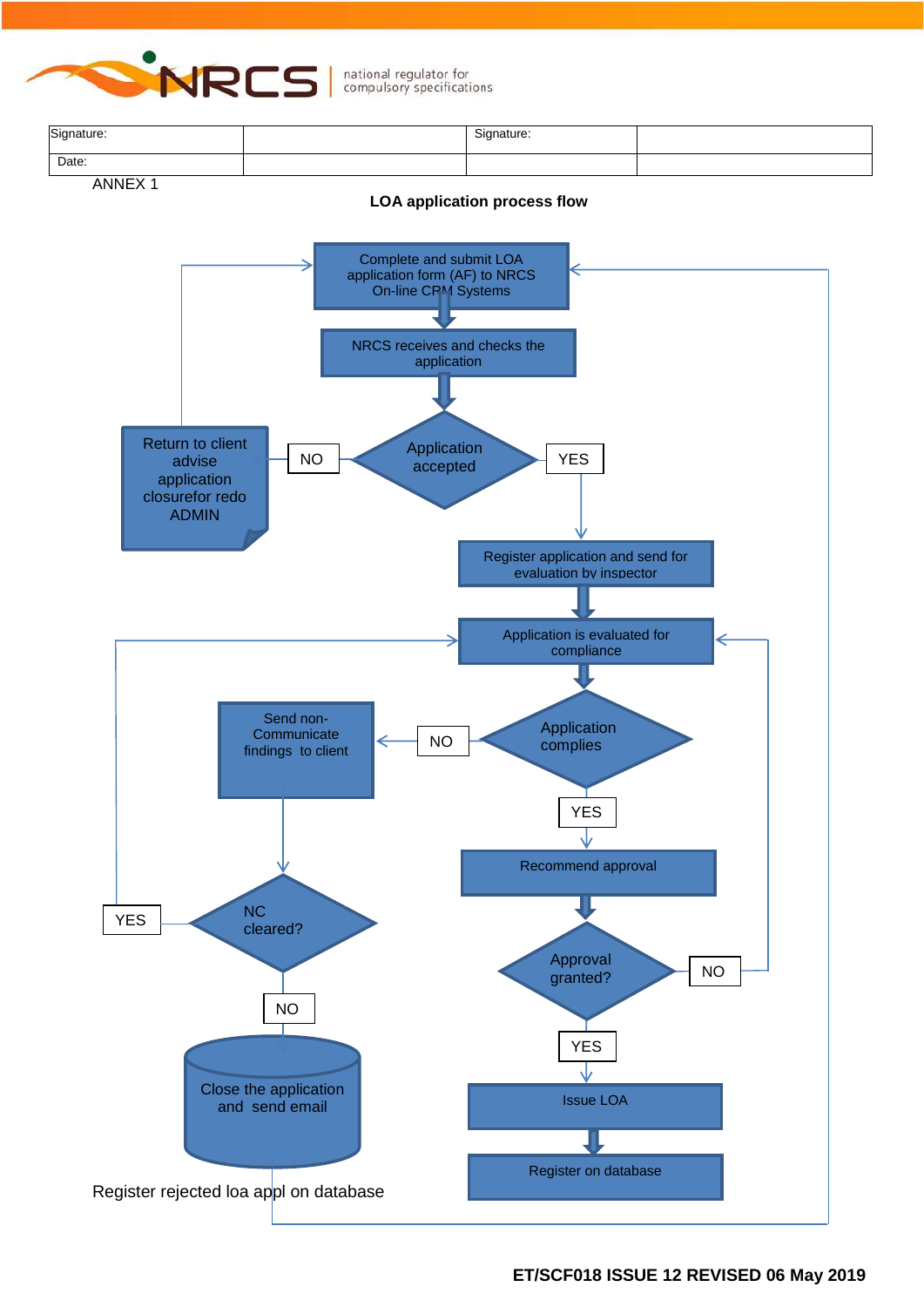

ANNEX 2

# **APPLICATION FORM FOR REGISTRATION (Database)**

| NAME OF COMPANY:                                                    |
|---------------------------------------------------------------------|
| <b>TRADING AS:</b>                                                  |
| POSTAL ADDRESS:                                                     |
|                                                                     |
| PHYSICAL ADDRESS:                                                   |
|                                                                     |
|                                                                     |
| Type of physical address: Business $\Box$<br>Residential: $\square$ |
| Note: Proof of address not older than 3 months to be submitted      |
|                                                                     |
|                                                                     |
| REGISTRAR OF COMPANIES NUMBER: CIPC certificate to be attached      |
| <b>VAT REGISTRATION NUMBER:</b>                                     |
| <b>CUSTOMS &amp; EXCISE IMPORTER NUMBER:</b>                        |
| FULL NAMES OF COMPANY DIRECTORS (Including ID or Passport Numbers)  |
|                                                                     |
|                                                                     |
|                                                                     |
|                                                                     |
|                                                                     |
| Note: Attach certified copies of ID or Passport                     |
| Contact numbers:<br>TELEPHONE NUMBER CELL NUMBER :                  |
| FAX NUMBER(S):                                                      |
| E-MAIL:                                                             |
| NAMES OF RESPONSIBLE OFFICIALS REGARDING QUERIES:                   |